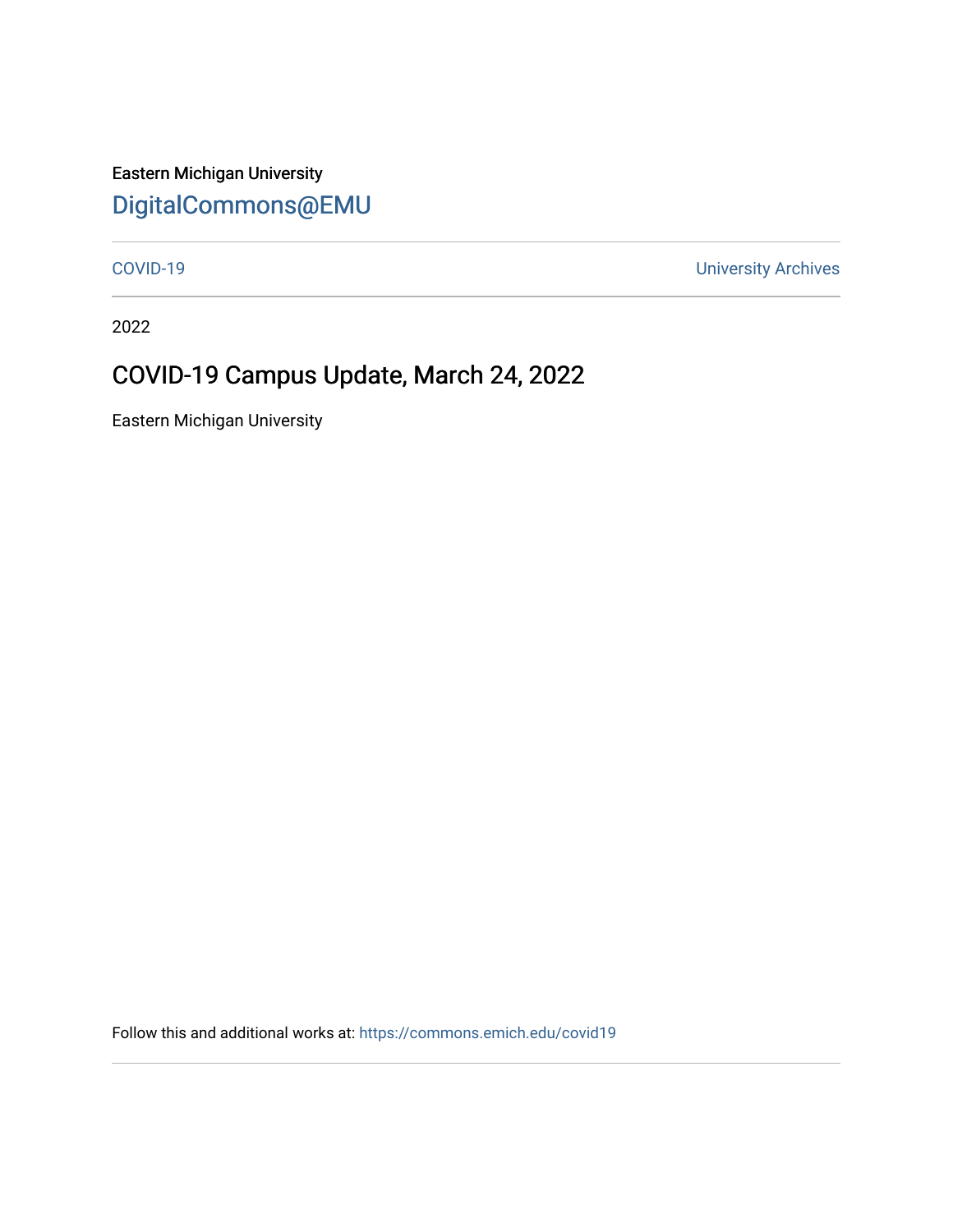COVID-19 Campus Update – March 24, 2022

Thursday, March 24, 2022

To the Eastern Michigan University community,

As I shared earlier this week, our community is now experiencing significant improvements in key COVID-19 data:

- COVID-19 case counts are down dramatically [statewide,](https://www.michigan.gov/coronavirus/0,9753,7-406-98163_98173---,00.html) in our [County,](https://www.washtenaw.org/3108/Cases) and on [our campus.](https://www.emich.edu/emusafe/dashboard/index.php)
- COVID-19 testing continues to be free and accessible at the campus [testing](https://www.emich.edu/emusafe/testing/index.php)  [center,](https://www.emich.edu/emusafe/testing/index.php) and testing [positivity rates](https://www.emich.edu/emusafe/dashboard/index.php) are among the lowest since we opened the center in fall 2020.
- The EMU community has an [extremely high vaccination rate:](https://www.emich.edu/emusafe/dashboard/index.php) Over 90% of EMU employees and an overwhelming majority of EMU students with an in-person component have been vaccinated against COVID-19.

Importantly, the U.S. Centers for Disease Control (CDC) has classified Washtenaw County as having a ["low" risk of transmission"](https://www.cdc.gov/coronavirus/2019-ncov/science/community-levels.html) of COVID-19, the State of Michigan has determined that we are in a post-surge ["recovery phase"](https://www.michigan.gov/coronavirus/0,9753,7-406-98163-577554--,00.html), and the [Washtenaw County](https://www.washtenaw.org/CivicAlerts.aspx?AID=1953)  [Health Department \(WCHD\)](https://www.washtenaw.org/CivicAlerts.aspx?AID=1953) advises that there is "no longer broad recommendation to wear face masks in indoor public locations."

Throughout the pandemic, we have developed and modified our EMU Safe policies based on [data and guidance.](https://www.emich.edu/emusafe/safe-return-to-campus/campus-operation/index.php)

After consulting with the **EMU Safe Steering Committee**, we are therefore ready to take the next steps to align our [EMU Safe Policies](https://www.emich.edu/emusafe/) with these data and recommendations from government health agencies.

New face mask policy

Beginning Monday, March 28, face masks will no longer be required in many indoor public spaces on campus. We remain mindful, however, of providing safe spaces for faculty, staff, students, and community members in all situations. In this regard, masks will continue to be required in spaces that likely involve individuals gathering for an extended period of time in a relatively confined area:

- Face masks will continue to be required in classrooms, labs, and other instructional spaces while class/lab is in session. Instructors who are vaccinated and have [reported their vaccination status](https://www.emich.edu/emusafe/reporting.php) to the University may be maskless while teaching.
- Face masks will be required in larger events, including the April [Commencement](https://www.emich.edu/commencement/index.php) ceremonies and tomorrow's [Undergraduate Symposium.](https://www.emich.edu/symposium/)
- Face masks will continue to be required in the COVID-19 [Testing Center,](https://www.emich.edu/emusafe/testing/index.php) located in the Student Center.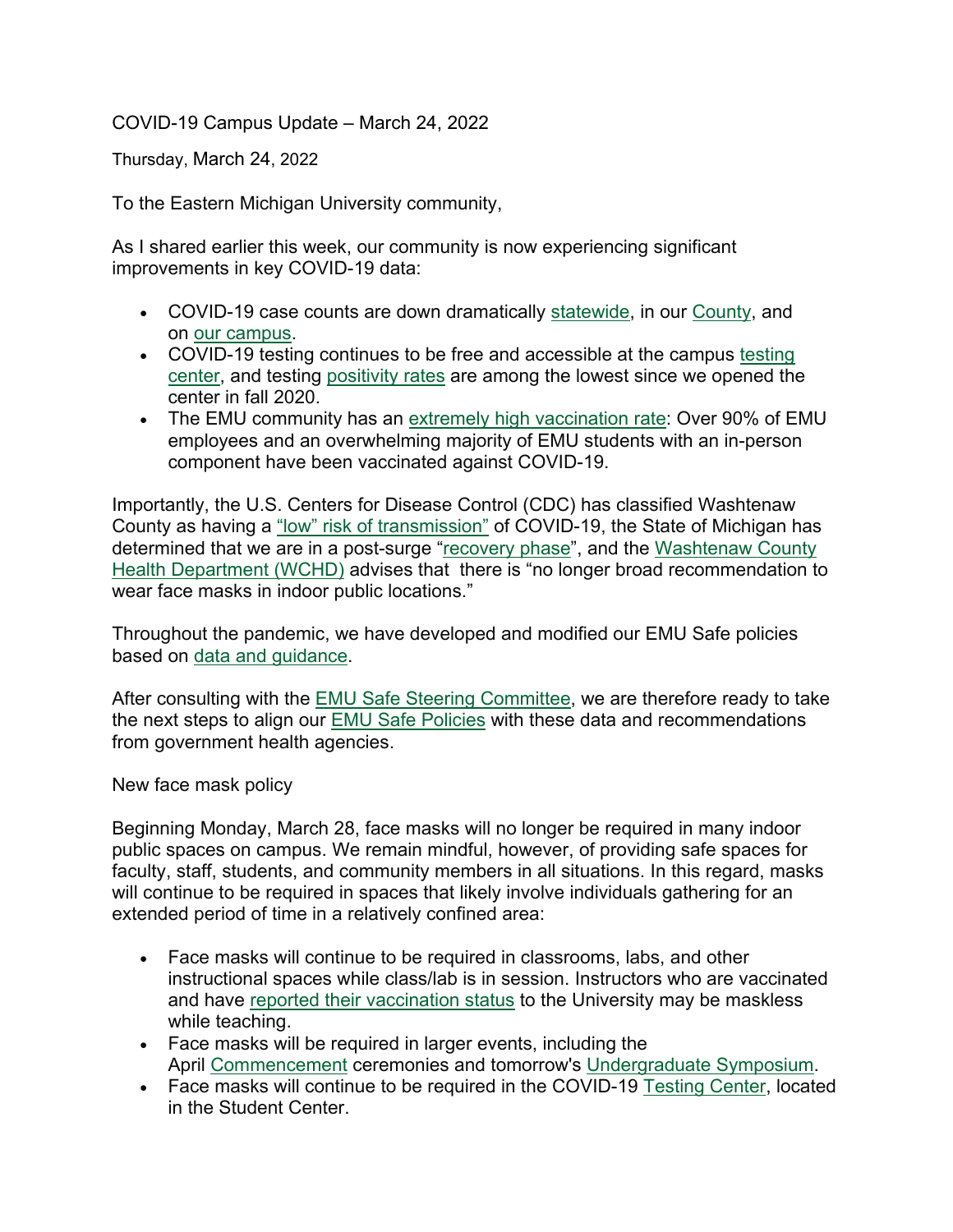- Face masks must be worn in University vehicles or other shared transportation (cars, vans, buses, trains, air).
- Face masks may also be required in private individual offices at the office occupant's discretion because these spaces are typically smaller and used for longer interactions. However, there will be no requirement for masking in shared reception or student or employee service areas. By way of example, in an office such as the [University Advising and Career Development Center](https://www.emich.edu/uacdc/index.php) (UACDC), the reception areas will have no masking requirement, while an individual advisor or career coach may require face masks in their private individual office.

These spaces will be clearly identified with the University's [new "mask required"](https://www.emich.edu/emusafe/communication-resources/printable-materials/index.php)  [signage.](https://www.emich.edu/emusafe/communication-resources/printable-materials/index.php) It is important to respect these signs when entering these areas.

As a reminder there may be continued masking and or other requirements for individuals who are verified by [University Telehealth](https://www.emich.edu/emusafe/telehealth.php) as close contacts or diagnosed with COVID-19, and individuals must still [report to the University](https://docs.google.com/forms/d/e/1FAIpQLSe0MSbLFpTDQhv-J6f7H2wm-hXCqa8AjHP-NzQ6glEPPFb5Zw/viewform) if they are a close contact or test positive for COVID-19.

Finally, it is important to remember that wearing a face mask is a personal choice. As a community of diversity, inclusion, and mutual respect, individuals who opt to wear masks in situations that go beyond our requirements must be fully respected and supported in their choice. The University will continue to make face masks available for free at the Student Center Information Desk, DPS Headquarters (1200 Oakwood), and other locations around campus. Please review the University's updated face mask policies for [employees](https://www.emich.edu/emusafe/safe-return-to-campus/employees/index.php#d33e92-6) and [students](https://www.emich.edu/emusafe/safe-return-to-campus/students/index.php#d33e88-6) for tips about the most effective ways to wear a face mask.

Daily Health Screenings

Additionally, we will stop enforcing the [daily health screening](https://covid.emich.edu/redcap/surveys/?s=8CLTHWK8EY) on Monday, March 28, but the campus community is encouraged to voluntarily continue using the tool as a helpful resource.

Individuals who are sick should not come to work, class, or other activities. We will soon launch a new online tool to provide helpful tips to promote this important goal.

Other EMU Safe policies remain in place

Employees and students must continue to complete a [COVID Report Form](https://docs.google.com/forms/d/e/1FAIpQLSe0MSbLFpTDQhv-J6f7H2wm-hXCqa8AjHP-NzQ6glEPPFb5Zw/viewform) if they test positive for COVID-19, experience symptoms of COVID-19, have a close contact with someone with COVID-19, or [meet other conditions.](https://www.emich.edu/emusafe/safe-return-to-campus/students/index.php#d33e88-3)

Mandatory COVID-19 testing will continue for [unvaccinated employees](https://www.emich.edu/emusafe/employees/vaccination.php) and unvaccinated students who are subject to a [vaccine mandate](https://www.emich.edu/emusafe/students/index.php) or the [Students Stay](https://www.emich.edu/emusafe/students/stay-safe.php)  [Safe](https://www.emich.edu/emusafe/students/stay-safe.php) program.